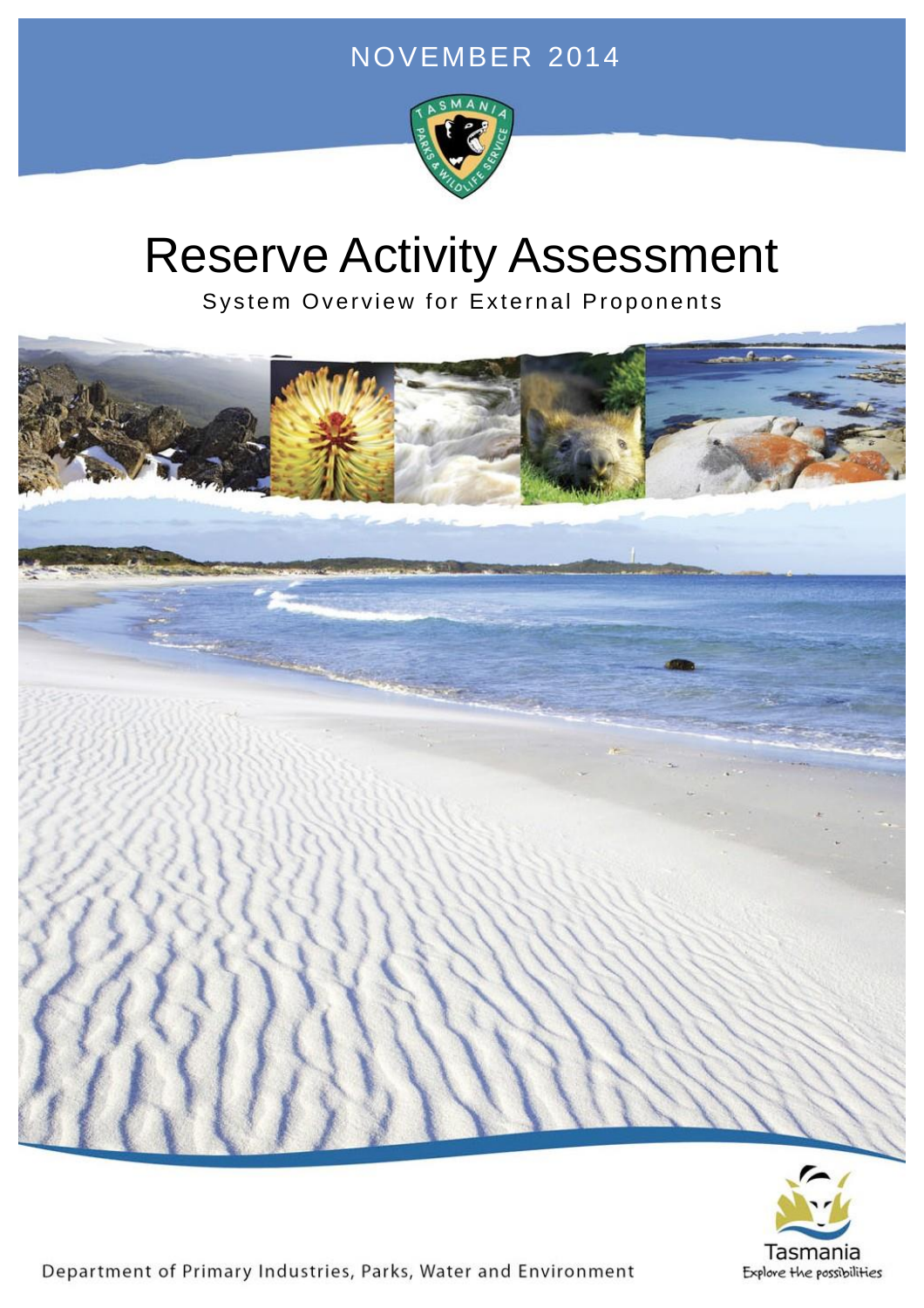## *1. What is a Reserve Activity Assessment?*

The Reserve Activity Assessment (RAA) process is the Environmental Impact Assessment system the Parks and Wildlife Service (PWS) uses to assess whether activities proposed on PWS managed land are environmentally, socially and economically acceptable.

Carrying out a RAA assists PWS to assess and document:

- the activity's compliance with relevant statutes, policies and plans;
- the activity's environmental, social and economic benefits and impacts;
- the actions to be taken to maximise benefits and minimise impacts;
- whether a proposal is approved, approved with conditions or not approved; and
- whether the activity, when completed, achieved its stated objectives.

### *2. Why is a Reserve Activity Assessment needed?*

PWS manages 37% of Tasmania's land area in trust on behalf of all Tasmanians. In addition PWS manages national heritage listed areas on behalf of all Australians and Tasmania's listed World Heritage properties (which cover over 20% of Tasmania), on behalf of the world.

Much of this reserved land has significant values that are protected under the *National Parks and Reserves Management Act 2002* (NPRM) and other Acts. These values include biological diversity, geological diversity, water quality, sites / areas of cultural significance and areas of high wilderness quality. The PWS must also protect reserves from threats such as fire, introduced species, introduced diseases and soil erosion.

In tandem with maintaining the above values, PWS is also charged under the NPRM Act with encouraging certain forms of use of reserves. These include research, education, tourism, recreational use and enjoyment (consistent with the conservation of the reserve's natural and cultural values). The use of reserves, particularly for recreation, is highly valued by the community. In some classes of reserves, other activities such as grazing, apiculture, marine farming and hunting may also occur under certain conditions.

The RAA process tests whether proposed activities meet the requirements of legislation, plans and policies. The process weighs the risks and benefits of a proposed activity and assists in deciding whether an activity should proceed, proceed with conditions or not proceed.

## *3. When is a Reserve Activity Assessment required?*

Activities that require a RAA are new or recurrent works / activities that over a period of time have the potential for adverse environmental, social or economic impacts. The RAA Checklist form is used to assess whether a RAA is required. It also records the scope of the assessment.

Activities that *do no*t require a RAA are usually routine or general maintenance activities that are often done on a day-to-day basis. They have low potential environmental, social or economic impacts even if they are conducted over a long period of time.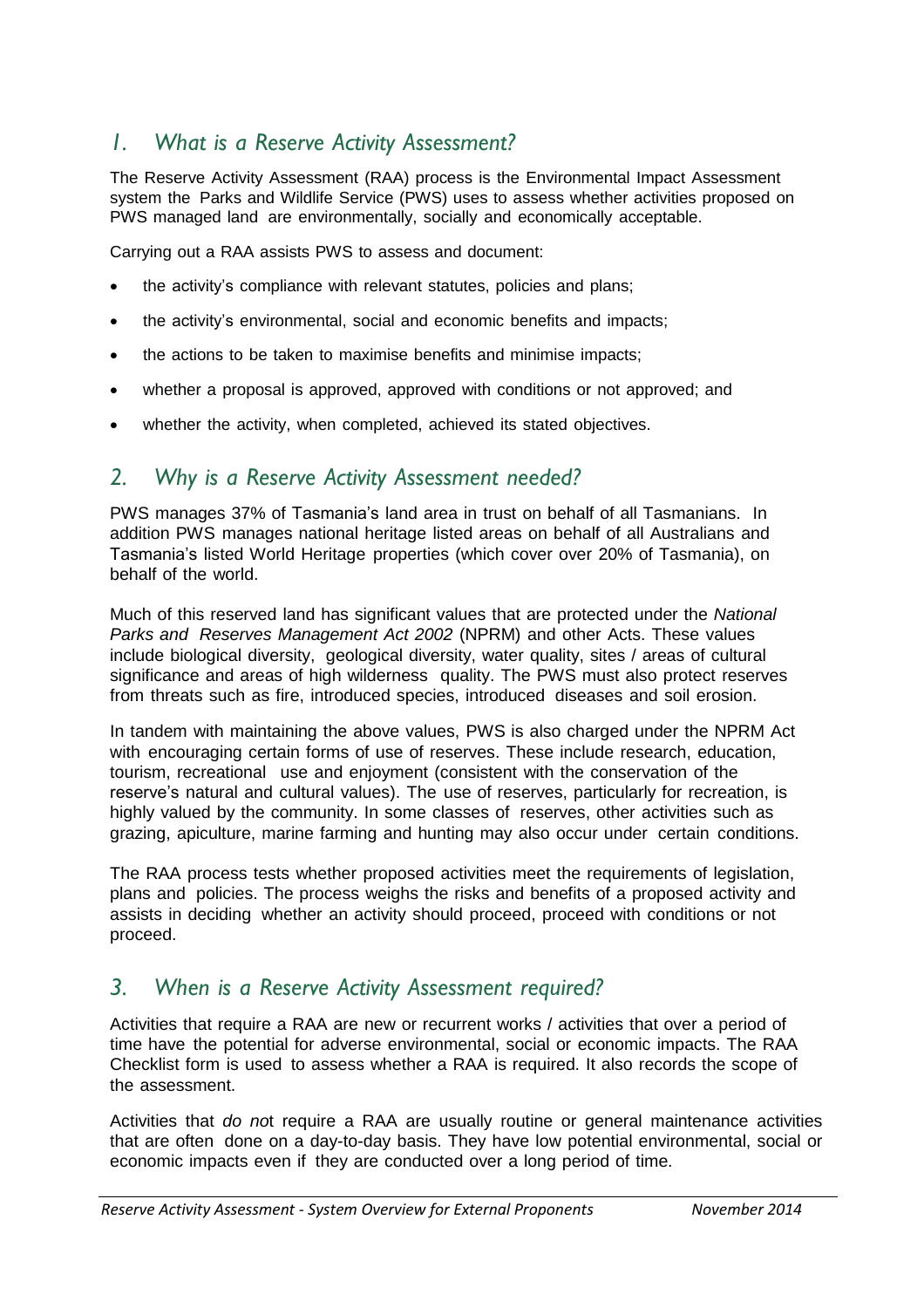## *4. Who carries out a Reserve Activity Assessment?*

The RAA process applies to both PWS and external proponent's activities on PWS managed land.

For activities proposed by external proponents, a PWS contact officer will explain the RAA requirements, complete a RAA checklist (this assesses whether a RAA is required and the scope of the RAA) and supply relevant reports and materials. If a RAA is required, the proponent fills out key parts of the RAA documentation (fields marked 'proponent' on the RAA form). PWS will then complete the remainder of the form and assess the activity.

The initial contact for *commercial operators* wishing to commence a tourism or visitor services activity on PWS managed reserved land is the Manger Commercial Visitor Services (ph: 03 6165 4245). Commercial visitor services include: accommodation, standing camps, cafes/restaurants, cruise boats, chairlifts, filming, special events and licensed adventure tour activities (such as bushwalking, rafting, abseiling, kayaking, cycling, horseriding, 4Wd'ing etc). The Manager Commercial Visitor Services will refer you to the relevant PWS Regional officer who will assist you with the RAA if one is required.

For other activities or purposes that involve occupation of reserved land (but not for commercial tourism or visitor services) contact the Reserve Land Leases and Licences (RLLL) Unit Manager Chris Price (Ph 03 6233 9235 or email:

chris.price@parks.tas.gov.au). These sorts of activities involve marine structures (jetties, boat ramps, slipways, boat sheds) marine farms, communication facilities, windpower facilities, lighthouses and navigation aids, helipads, dam sites, access and easements, shacks, walking/skiing club huts, grazing leases, apiary sites and recreation facilities (e.g. archery, motorcycle racing, sailing club, pony club etc).

For all other activities contact the relevant Regional PWS office direct (North West (03 6429 8719), North (03 6336 5312), South (03 6233 8532).

## *5. What is the scope of the RAA? Who decides?*

The RAA process has four different levels of assessment depending on the activity and the level of risk involved. A RAA Level Guide has been developed to assist in deciding which level of assessment is appropriate considering the issues and risk level. Due to the variety and range of factors to be considered it is a guide only, the final decision rests with the Regional Manager (for level 1- 3 RAAs) or the General Manager (for level 4 RAAs).

#### *LEVEL 1: RAA*

This lowest level of RAA documentation involves filling out the level 1 RAA form. A level 1 RAA is used to assess whether activities meet basic environmental, social, legislative and policy requirements of the PWS. It is used for activities with relatively low impact, where over 90% of the potential impacts are known. At this level, specialist, advisory committee and public comment is not formally sought.

#### *LEVEL 2: RAA*

A level 2 RAA involves a desktop study with advice from specialists leading to an activity plan that specifies how key elements of the activity will be undertaken. It requires no additional studies. Formal public consultation is not required - though stakeholders should be consulted where this is beneficial. The level 2-4 RAA form is filled out. For most PWS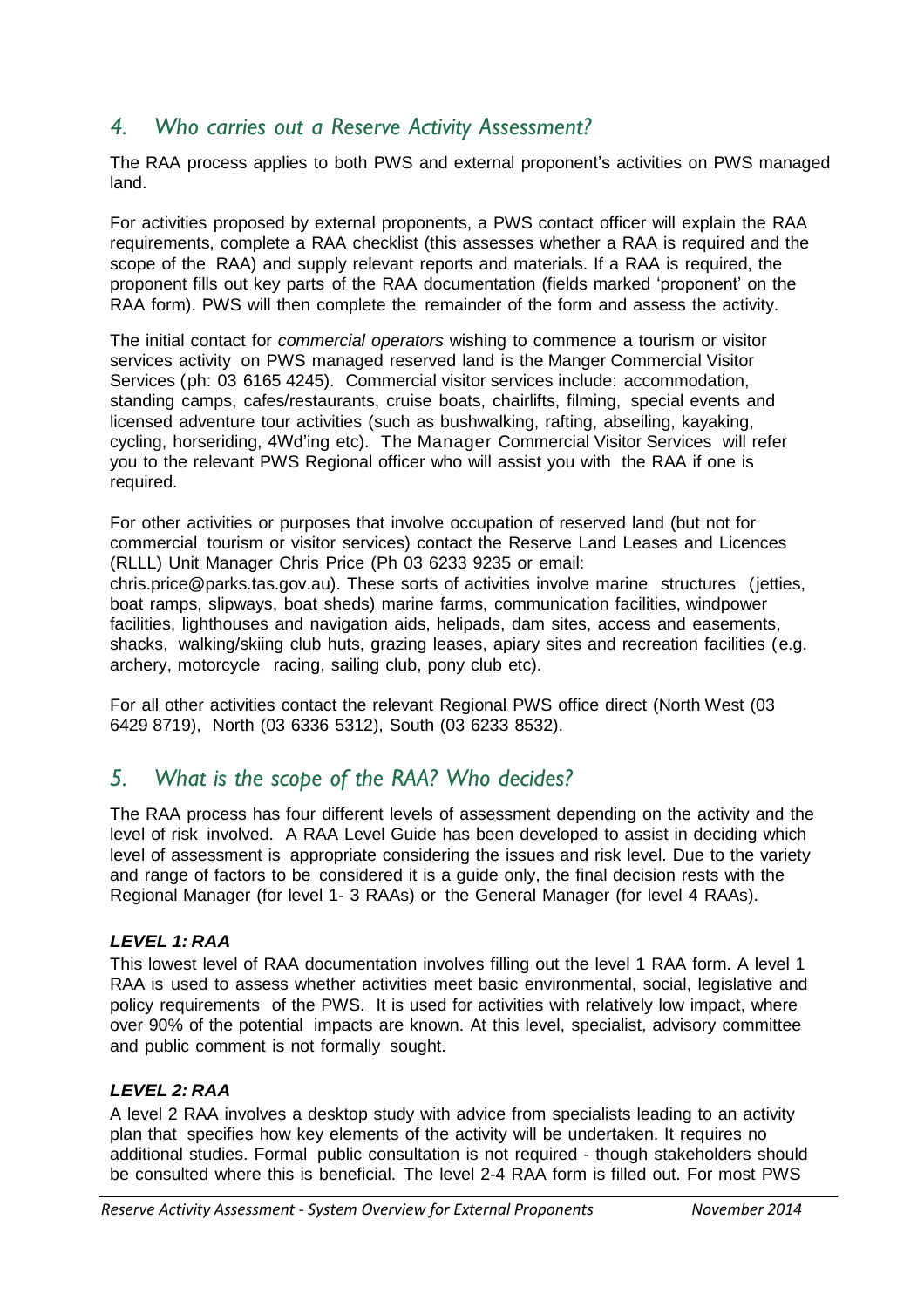activities with a moderate environmental impact this is the usual type of RAA.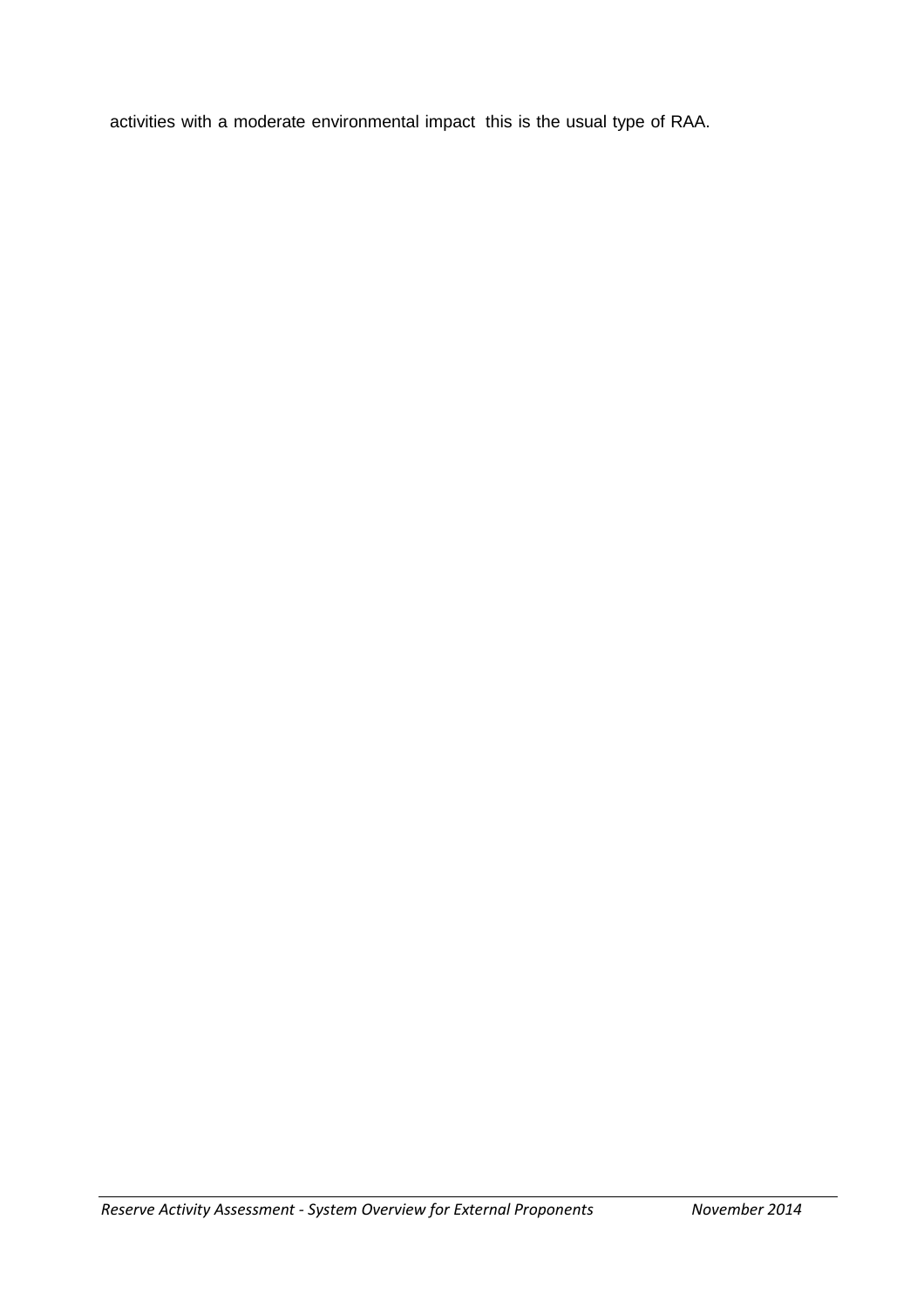#### *LEVEL 3: RAA*

In some cases additional assessments or studies may be required to address specific values or impacts of concern beyond the desktop studies done for a level 2 RAA. Where this occurs the additional assessments or studies are noted in the decision on scope and are added to the RAA documentation. The level 2-4 RAA form is used, with the additional studies appended.

#### *LEVEL 4: RAA (DPEMP)*

In a limited number of cases, for major activities, the development of a more detailed Development Proposal and Environmental Management Plan (DPEMP) will be required. Level four RAAs are usually large in scale and have high public interest and / or substantial potential for impact on values.

A DPEMP involves onsite natural and cultural surveys and impact assessments of all key values. An environmental management plan that details all major aspects of how the activity will proceed is developed. Formal public consultation is required along with stakeholder consultation and Advisory committee input. For a DPEMP Steps 4 to 6 of the RAA process are completed in much greater detail than for level 2 or 3 RAAs. A DPEMP document is produced in addition to completion of the level 2-4 RAA form.

Depending on the scope and scale of the project a Site or Zone Plan may also be required. This is more likely with a DPEMP.

Whichever level of RAA is used the RAA process also integrates with other internal (PWS) and external assessment processes, these will be explained by the contact officer.

#### **WHO DECIDES?**

The Regional Manager decides the scope of the assessment, with advice, in particular from the Parks and Reserves Manager. The decision to undertake a DPEMP (Level 4 RAA) requires approval of the General Manager.

## *6. Who pays for a Reserve Activity Assessment?*

For external proponents, any expenses associated with the preparation of the RAA and associated documentation will be borne by the proponent. The proponent may be required to conduct surveys and studies and prepare plans to ensure there is sufficient information to properly assess the activity. The contact officer will assist the proponent and make clear the approval process, the information requirements and fees applicable.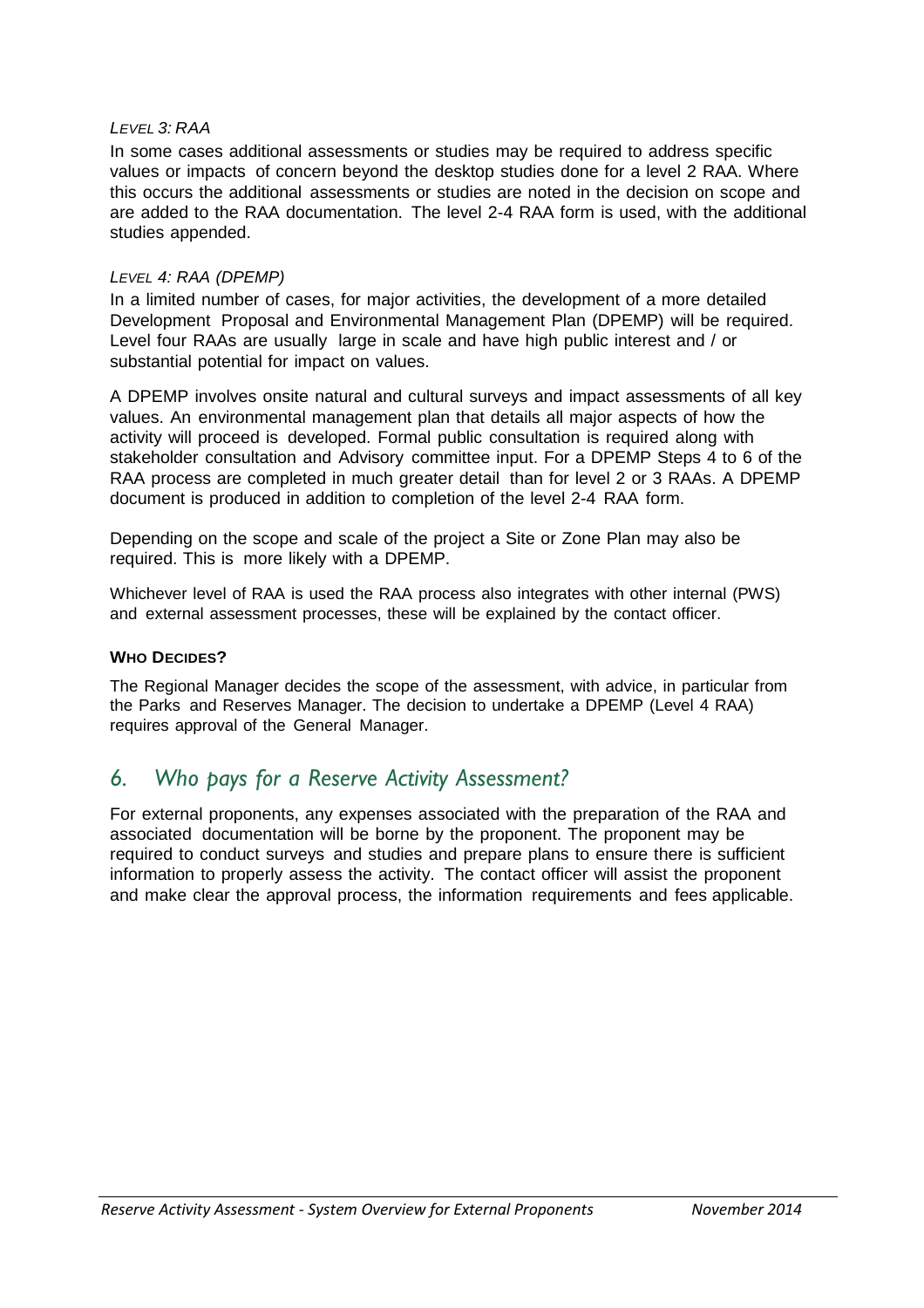## *7. How long will the RAA process take?*

The time from initial contact with PWS to final determination on a RAA depends on: the scale of the proposal; the importance of the values affected; the speed with which the proponent can provide the information required; and the complexity of the control actions needed. All these issues are considered when determining the level of RAA.

The times given below should be considered a guide only and are the fastest likely processing times, from when a RAA form is submitted to PWS.

*Level 1 RAAs* – should take approximately 2 weeks to a month\*.

*Level 2 RAAs* – should take three to four months\* (including one month for specialist comment)

*Level 3 RAAs* – should be similar to level 2 RAAs, plus the time taken to conduct and assess the required study / survey, which will vary depending on the nature of the work involved, level three's RAAs are likely to take from 4 - 6 months\*.

*Level 4 RAAs* – These include multiple studies and the development of a Development Proposal and Environmental Management Plan by the proponent, all of which take considerable time. Level 4 RAAs are also likely to include onsite visits with specialists, as well as public consultation and presentation to an Advisory committee. Because of the extensive nature of these RAAs, and the complexity of consultation for some areas (e.g. the Tasmanian Wilderness World Heritage Area), the time taken can be long, the usual is between 9 - 18 months\*. Note however that delays, beyond 12 months, with level 4 RAAs are usually due to the proponent working to provide the necessary information required.

PWS undertakes to provide a decision on the following matters (areas within its control in the RAA process) in the timeframes noted below:

- Whether a RAA is required, if yes, the level of RAA (using the RAA Checklist and RAA Level Guide) – 2 weeks
- Review of concept and assessment of scope (for level 2-4 RAAs) 4 weeks
- Specialist comment on the RAA (for level 2-4 RAAs) 4 weeks
- Final Determination once all assessments are complete 2 weeks

The PWS contact officer will be able to provide a reasonable estimate of the time involved once the RAA checklist is filled out. For level  $2 - 4$  RAAs greater clarity on the time involved is provided once the scope of the assessment has been determined.

- 1. all information is made available by the proponent as and when required;
- 2. this information is at an appropriate standard;
- 3. all relevant background information / reports are available;
- 4. any required studies have been done at the proponent's expense within the above timeframes; and
- 5. there are no major changes to the proposal by the proponent as it proceeds through the assessment process.

<sup>\*</sup> These times assume: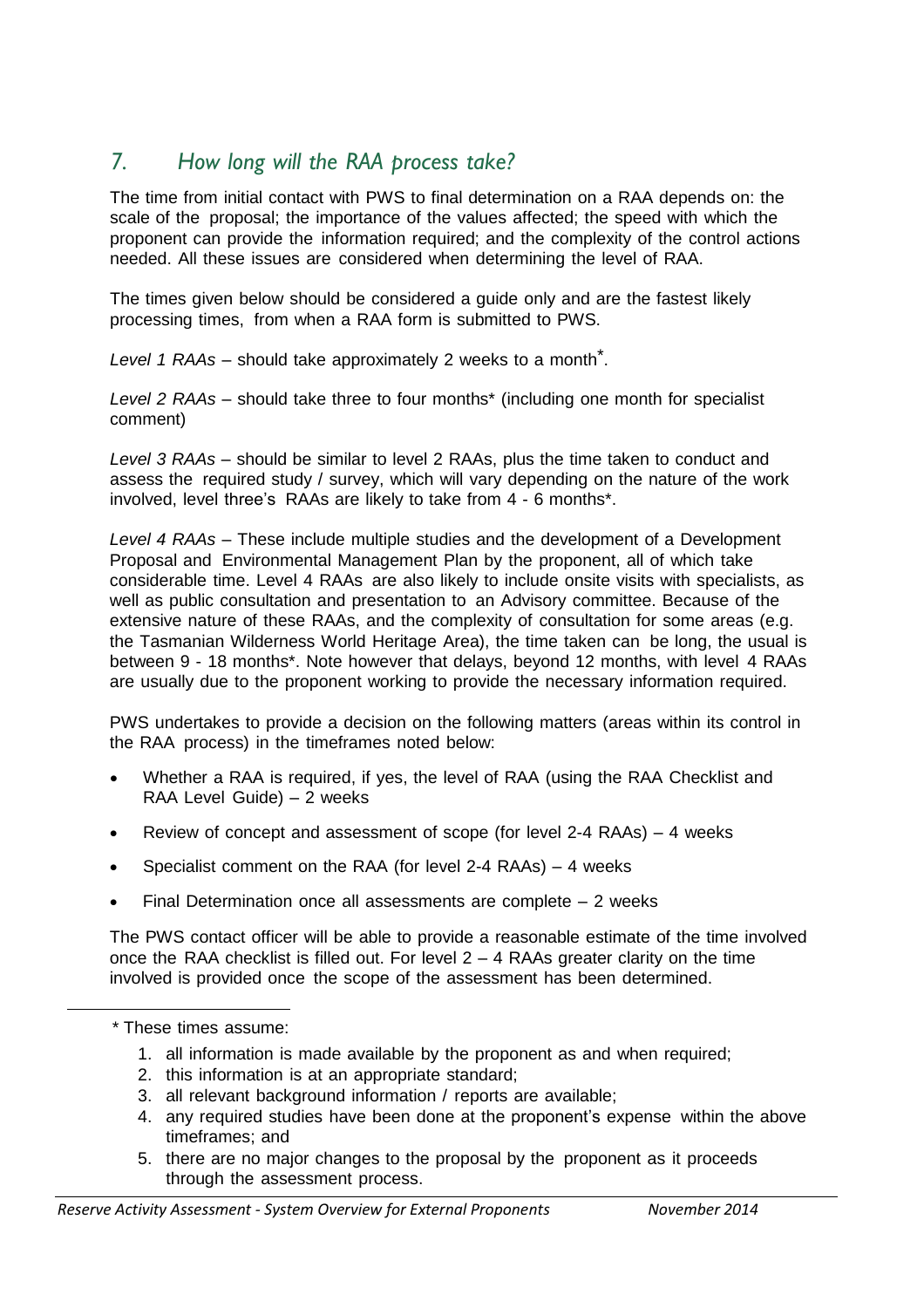## *8. The RAA Process and other Planning and Assessment*

#### **8.1 MANAGEMENT PLANS AND THE RAA PROCESS**

There are a number of reserve management plans that currently prescribe impact assessment processes, particularly for major activities (the equivalent of the preparation of a DPEMP). In these cases the contact officer will discuss the appropriate assessment process with the PWS Planning Services Section, prior to providing advice to proponents.

Activities proposed that are contrary to any management plan will usually be rejected as the *National Parks and Reserves Management Act 2002* requires that PWS manage in a way that is consistent with any approved plan.

#### **8.2 EXTERNALASSESSMENTS**

The RAA process also complements other external planning assessment processes.

The two most common external processes that need to be considered are the Land Use Planning and Approvals process run by local council under the *Land Use Planning and Approvals Act 1993* and the Australian Government's assessment process under the *Environmental Protection and Biodiversity Conservation Act 1995.* Whether or not these processes, or any other external assessment processes apply is identified when the scope of the assessment is determined.

In a very few cases, usually for large scale developments, the *Environmental Management and Pollution Control Act 1994* administered by the Environment Division of DPIPWE may also be triggered.

## *9. RAA Process flowchart*

All activities that may require a RAA are assessed against the RAA Checklist to determine whether a RAA is required or not. If a RAA is required the appropriate RAA level will be determined and either a level 1 or level 2-4 RAA form is then filled out. The following flowcharts summarise the key steps for both these types of RAA form.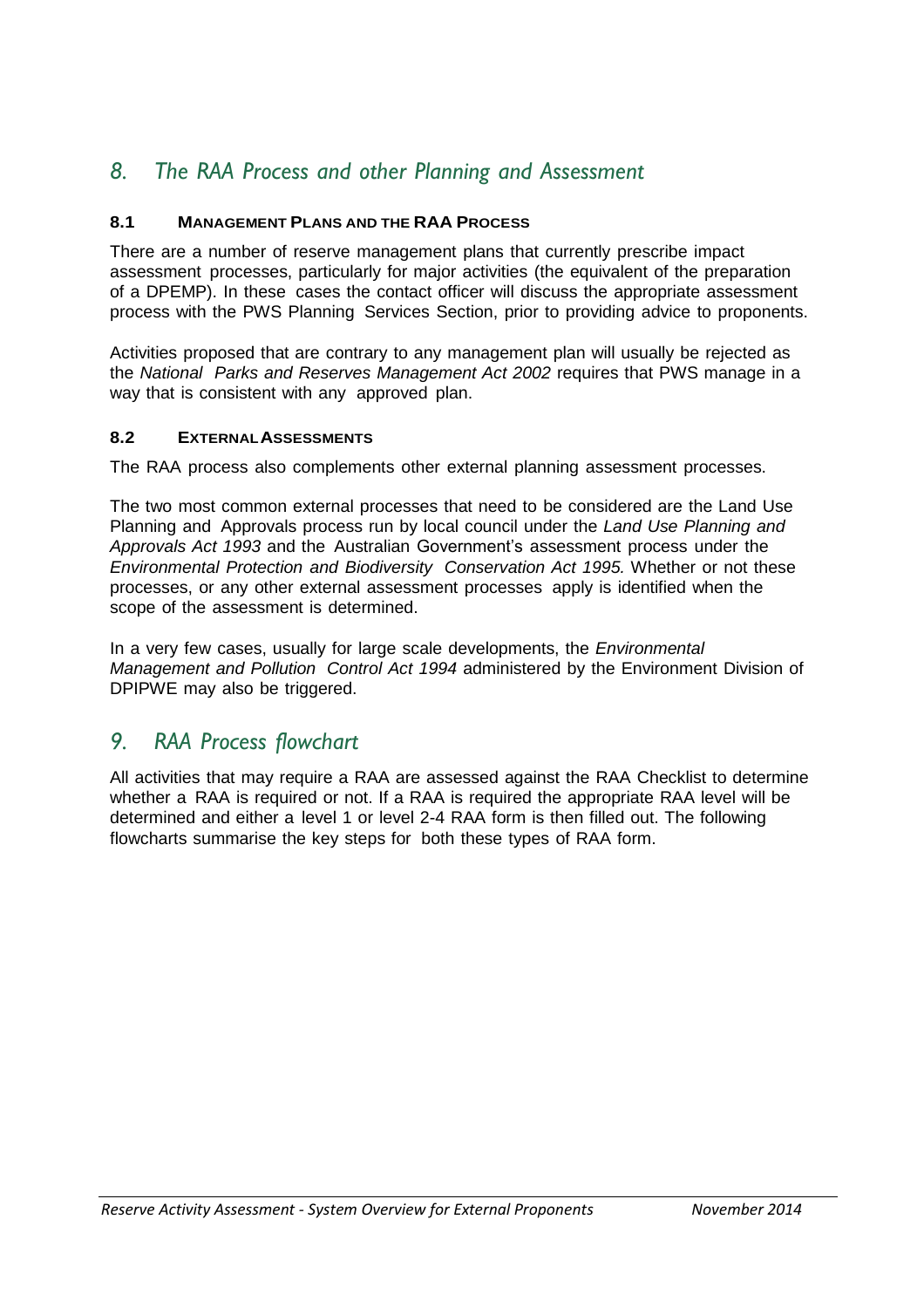## **Level 1 - RAA Flowchart**

|        | <b>RAAChecklist</b>                                           | A RAA checklist is completed.<br>The activity does not need a RAA or is inappropriate.<br>$\mathsf{X}$<br>The activity is a level 1 RAA                                                                                                                                                                  |  |  |
|--------|---------------------------------------------------------------|----------------------------------------------------------------------------------------------------------------------------------------------------------------------------------------------------------------------------------------------------------------------------------------------------------|--|--|
|        | <b>Activity Summary</b>                                       | Proponent provides a summary of the activity including contact information, description and objectives.                                                                                                                                                                                                  |  |  |
|        | <b>Alternatives</b>                                           | Alternatives to meet the project's objectives are reviewed, why the proposed option is preferred is stated.                                                                                                                                                                                              |  |  |
| 3      | Legisation, Management<br><b>Planning and Policies</b>        | Relevant legislation, management plans, site plans, zoning and other policies are reviewed, key sections<br>are noted, approvals are identified. If serious impediments are found here the proposal may not proceed.                                                                                     |  |  |
|        | <b>Impact Assessment</b><br>and Proposed<br><b>Management</b> | Natural and cultural impacts are assessed and management options that reduce risk levels are proposed<br>by the proponent. The views of stakeholders and any activity hazards are also noted.                                                                                                            |  |  |
|        |                                                               |                                                                                                                                                                                                                                                                                                          |  |  |
|        | <b>Economic Assessment</b>                                    | Capital and operating costs of the activity and its ongoing impacts are recorded.                                                                                                                                                                                                                        |  |  |
| 6      | <b>Additional Information</b>                                 | Any additional information (e.g. reports, photos, maps are attached)                                                                                                                                                                                                                                     |  |  |
|        |                                                               |                                                                                                                                                                                                                                                                                                          |  |  |
|        | <b>Activity Plan</b>                                          | An Activity plan is developed including controls for higher risk activities.                                                                                                                                                                                                                             |  |  |
| 8      | <b>Final Determination</b>                                    | A final determination is made by the PWS Regional Manager                                                                                                                                                                                                                                                |  |  |
|        |                                                               |                                                                                                                                                                                                                                                                                                          |  |  |
| 9      | <b>Notification and</b><br>Implementation                     | The activity is implemented subject to any conditions<br>Proposal does not require a<br>imposed at Step 8. Further Service requirements (e.g. a project<br>RAA or does not proceed.<br>plan, communications plan, risk assessment) may also apply.<br>External proponents are given a written authority. |  |  |
|        | <b>Report and Evaluation</b>                                  | A final report and evaluation<br>Corrective action and/or further monitoring<br>is completed within 3 months<br>if the final report is not satisfactory.<br>of project completion.                                                                                                                       |  |  |
| Legend |                                                               |                                                                                                                                                                                                                                                                                                          |  |  |

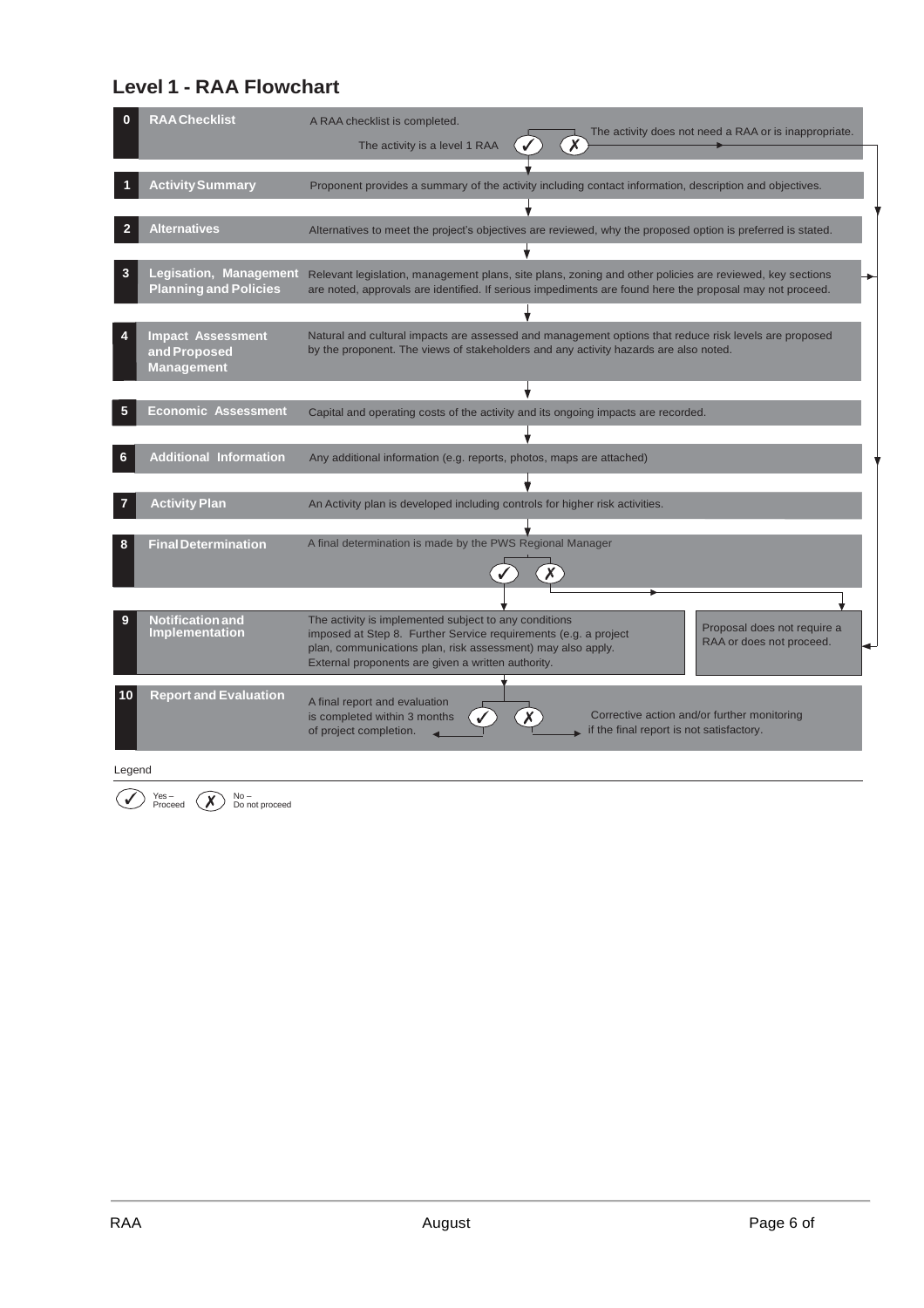## **Level 2 to 4 – RAA Flowchart**

| 0      | <b>RAA Checklist</b>                                                                                                                                                                                                                                                                                                                                                                                                             | A RAA checklist is completed.<br>The activity does not need a RAA or is inappropriate.<br>X<br>The activity is a level 2-4 RAA                                                                                                                                                                                      |  |  |  |
|--------|----------------------------------------------------------------------------------------------------------------------------------------------------------------------------------------------------------------------------------------------------------------------------------------------------------------------------------------------------------------------------------------------------------------------------------|---------------------------------------------------------------------------------------------------------------------------------------------------------------------------------------------------------------------------------------------------------------------------------------------------------------------|--|--|--|
|        | <b>Activity Summary</b>                                                                                                                                                                                                                                                                                                                                                                                                          | An Activity Summary is produced by the proponent to commence the RAA process.                                                                                                                                                                                                                                       |  |  |  |
| 2      | <b>Concept Review</b>                                                                                                                                                                                                                                                                                                                                                                                                            | The activity is checked against legislation, management plans, zoning, site plans and policies . If serious<br>impediments are found here the<br>proposal may not proceed.                                                                                                                                          |  |  |  |
| 3      | <b>Assessment Scope</b>                                                                                                                                                                                                                                                                                                                                                                                                          | The scope of the RAA is decided. This can range from a level 2 RAA to a Level 4 RAA (DPEMP).<br>The scope of additional internal and external assessment processes are considered at this step.<br>Level 2 or Level 3 RAAs<br>Level 4 RAA (DPEMP)                                                                   |  |  |  |
| 4      | <b>Impact Assessment</b><br>and Proposed<br><b>Management</b>                                                                                                                                                                                                                                                                                                                                                                    | 4A DPEMP Scoping document<br>Natural, cultural and economic impacts<br>developed (possible comment).<br>are assessed and management options<br>are proposed (consult stakeholders if<br>4B Proponent prepares draft DPEMP, covers<br>natural, cultural and economic values in detail.<br>required).                 |  |  |  |
| 5      | <b>Advice</b>                                                                                                                                                                                                                                                                                                                                                                                                                    | Advice on impact assessment and<br>Advice on draft DPEMP from specialists and proposed<br>committee/s. Public comment if not covered at Step 7.<br>management from specialists.                                                                                                                                     |  |  |  |
| 6      | <b>Activity plan</b>                                                                                                                                                                                                                                                                                                                                                                                                             | Develop Activity Plan including controls.<br>Proponent finalises DPEMP, is reviewed by PWS.                                                                                                                                                                                                                         |  |  |  |
| 7      | <b>External Assessments</b><br>(Additional processes may be<br>required at this step)                                                                                                                                                                                                                                                                                                                                            | Local Authority (LUPAA) assessment and Commonwealth Government EPBC assessment at this point -<br>only if required.<br>Not required<br>go to next step                                                                                                                                                              |  |  |  |
| 8      | <b>Final Determination</b>                                                                                                                                                                                                                                                                                                                                                                                                       | Final decision by Service Management or Director incorporating any changes as a result<br>of step 7.                                                                                                                                                                                                                |  |  |  |
| 9      | <b>Notification and</b><br><b>Implementation</b>                                                                                                                                                                                                                                                                                                                                                                                 | The activity is implemented subject to any conditions<br>Proposal does not<br>imposed at Step 8. Further Service requirements (e.g. a project<br>proceed. May be modified<br>plan, communications plan, risk assessment) may also apply.<br>and re-submitted.<br>External proponents are given a written authority. |  |  |  |
| 10     | <b>Report and Evaluation</b>                                                                                                                                                                                                                                                                                                                                                                                                     | A final report and evaluation<br>is completed within 3 months<br>Corrective action and/or further monitoring<br>of project completion.<br>if the final report is not satisfactory.                                                                                                                                  |  |  |  |
| Legend |                                                                                                                                                                                                                                                                                                                                                                                                                                  |                                                                                                                                                                                                                                                                                                                     |  |  |  |
|        | DPEMP - Development Proposal and Environmental Management Plan<br>RAA<br>$Yes -$<br>3 EPBC - Environment Protection and Biodiversity Act 1999<br>(includes site specific information, natural, cultural & social values, impact<br>Proceed<br>Process<br>4 Director - Director, National Parks and Wildlife or<br>mitigation, limits or conditions, monitoring and remedial action if required)<br>delegate<br>External<br>$No-$ |                                                                                                                                                                                                                                                                                                                     |  |  |  |
|        | 2 LUPAA - Land Use Planning and Approvals Act 1993                                                                                                                                                                                                                                                                                                                                                                               | Process<br>Do not proceed                                                                                                                                                                                                                                                                                           |  |  |  |

2 LUPAA– *Land Use Planning and Approvals Act 1993*